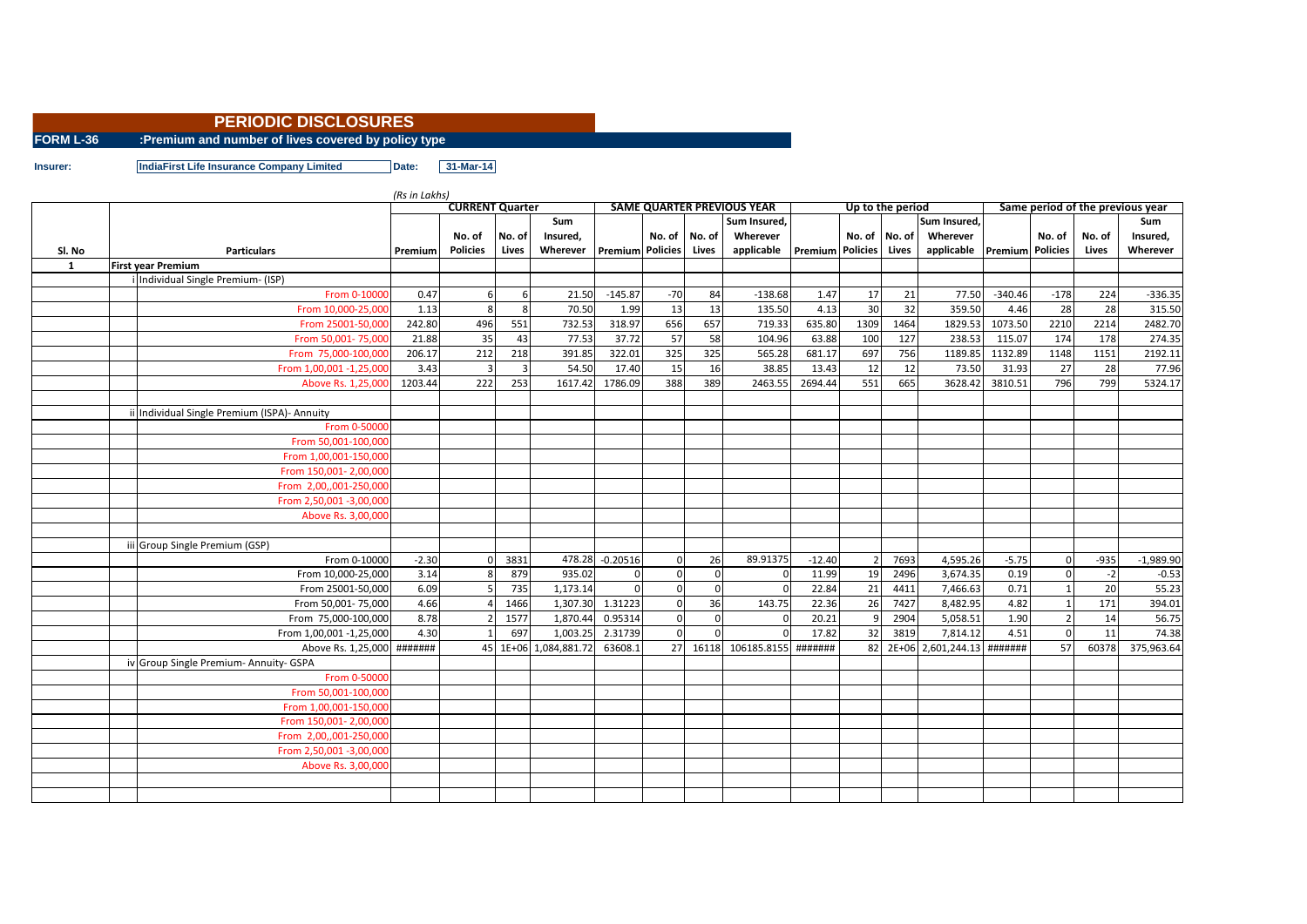|                | v Individual non Single Premium- INSP            |         |       |       |          |         |          |          |             |         |        |       |           |            |                |            |              |
|----------------|--------------------------------------------------|---------|-------|-------|----------|---------|----------|----------|-------------|---------|--------|-------|-----------|------------|----------------|------------|--------------|
|                | From 0-10000                                     | 0.47    | 20865 | 22454 | 57697.48 | 238.922 | 9825     | 12119    | 20511.217   | 1102.47 | 40181  | 48743 | 110553.48 | 779.771    | 25068          | 31731      | 62102.9406   |
|                | From 10,000-25,000                               | 1.13    | 19440 | 20248 | 57059.98 | 5187.19 | 31261    | 31921    | 77075.01574 | 2995.13 | 37974  | 41426 | 105374.98 | 12352.5    | 78420          | 80268      | 186574.494   |
|                | From 25001-50,000                                | 242.80  | 3443  | 3626  | 19942.45 | 2838.04 | 6516     | 6622     | 33700.01624 | 1376.80 | 6148   | 6858  | 36014.45  | 5147.88    | 12043          | 12303      | 62639.3629   |
|                | From 50,001-75,000                               | 21.88   | 247   | 258   | 3602.44  | 309.976 | 500      | 521      | 3949.5148   | 166.88  | 489    | 561   | 5381.44   | 493.821    | 795            | 832        | 6350.2494    |
|                | From 75,000-100,000                              | 206.17  | 989   | 1028  | 9444.12  | 1680.64 | 1705     | 1712     | 18294.5799  | 1043.17 | 1855   | 2001  | 19587.12  | 2434.75    | 2470           | 2481       | 26918.2847   |
|                | From 1,00,001 -1,25,000                          | 3.43    | 38    | 44    | 922.29   | 93.687  | 84       | 86       | 1059.8722   | 68.43   | 96     | 109   | 1741.29   | 133.903    | 120            | 122        | 1493.3922    |
|                | Above Rs. 1,25,000                               | 1203.44 | 287   | 305   | 5220.76  | 1523.93 | 515      | 515      | 19903.14661 | 1929.44 | 557    | 616   | 14261.76  | 2217.88    | 725            | 725        | 27780.1011   |
|                |                                                  |         |       |       |          |         |          |          |             |         |        |       |           |            |                |            |              |
|                |                                                  |         |       |       |          |         |          |          |             |         |        |       |           |            |                |            |              |
|                | vi Individual non Single Premium- Annuity- INSPA |         |       |       |          |         |          |          |             |         |        |       |           |            |                |            |              |
|                | From 0-50000                                     |         |       |       |          |         |          |          |             |         |        |       |           |            |                |            |              |
|                | From 50,001-100,000                              |         |       |       |          |         |          |          |             |         |        |       |           |            |                |            |              |
|                | From 1,00,001-150,000                            |         |       |       |          |         |          |          |             |         |        |       |           |            |                |            |              |
|                | From 150,001-2,00,000                            |         |       |       |          |         |          |          |             |         |        |       |           |            |                |            |              |
|                | From 2,00,,001-250,000                           |         |       |       |          |         |          |          |             |         |        |       |           |            |                |            |              |
|                | From 2,50,001 -3,00,000                          |         |       |       |          |         |          |          |             |         |        |       |           |            |                |            |              |
|                | Above Rs. 3,00,000                               |         |       |       |          |         |          |          |             |         |        |       |           |            |                |            |              |
|                |                                                  |         |       |       |          |         |          |          |             |         |        |       |           |            |                |            |              |
|                | vii Group Non Single Premium (GNSP)              |         |       |       |          |         |          |          |             |         |        |       |           |            |                |            |              |
|                | From 0-10000                                     |         |       |       |          | 0.50965 | $\Omega$ | 57360    | 221.945     |         |        |       |           | $-9.51569$ |                | 85662      | $-376.70628$ |
|                | From 10,000-25,000                               |         |       |       |          | 2.01996 |          | 294      | 907         |         |        |       |           | 5.16059    |                | 8243       | 2217.13602   |
|                | From 25001-50,000                                |         |       |       |          | 15.2916 | 36       | 2419     | 6110.34     |         |        |       |           | 37.2625    | 85             | 9218       | 19387.688    |
|                | From 50,001-75,000                               |         |       |       |          | 6.23842 |          | 705      | 2312        |         |        |       |           | 18.7481    | 24             | 2437       | 6344.00879   |
|                | From 75,000-100,000                              |         |       |       |          | 3.26337 |          | 337      | 1231        |         |        |       |           | 11.1197    |                | 2871       | 4162.1       |
|                | From 1,00,001 -1,25,000                          |         |       |       |          | 4.61069 |          | 291      | 1084        |         |        |       |           | 10.2428    | 5 <sup>1</sup> | 2917       | 6142         |
|                | Above Rs. 1,25,000                               |         |       |       |          | 1372.15 |          | 5 230801 | 428731.5141 |         |        |       |           | 4189       |                | 18 1215850 | 1555673.43   |
|                |                                                  |         |       |       |          |         |          |          |             |         |        |       |           |            |                |            |              |
|                | viii Group Non Single Premium- Annuity- GNSPA    |         |       |       |          |         |          |          |             |         |        |       |           |            |                |            |              |
|                | From 0-10000                                     |         |       |       |          |         |          |          |             |         |        |       |           |            |                |            |              |
|                | From 10,000-25,000                               |         |       |       |          |         |          |          |             |         |        |       |           |            |                |            |              |
|                | From 25001-50,000                                |         |       |       |          |         |          |          |             |         |        |       |           |            |                |            |              |
|                | From 50,001-75,000                               |         |       |       |          |         |          |          |             |         |        |       |           |            |                |            |              |
|                | From 75,000-100,000                              |         |       |       |          |         |          |          |             |         |        |       |           |            |                |            |              |
|                | From 1,00,001 -1,25,000                          |         |       |       |          |         |          |          |             |         |        |       |           |            |                |            |              |
|                | Above Rs. 1,25,000                               |         |       |       |          |         |          |          |             |         |        |       |           |            |                |            |              |
|                |                                                  |         |       |       |          |         |          |          |             |         |        |       |           |            |                |            |              |
|                |                                                  |         |       |       |          |         |          |          |             |         |        |       |           |            |                |            |              |
|                |                                                  |         |       |       |          |         |          |          |             |         |        |       |           |            |                |            |              |
| $\overline{2}$ | <b>Renewal Premium</b>                           |         |       |       |          |         |          |          |             |         |        |       |           |            |                |            |              |
|                | i Individual                                     |         |       |       |          |         |          |          |             |         |        |       |           |            |                |            |              |
|                | From 0-10000                                     | 348     | 5816  | 5814  | 19235    | 74      | 1269     | 1269     | 10030       | 900     | 14511  | 14516 | 63660     | 245        | 3665           | 3665       | 30725        |
|                | From 10,000-25,000                               | 12634   | 75916 | 75427 | 152165   | 10969   | 70093    | 68813    | 134268      | 25626   | 163385 | ##### | 310477    | 20733      | 136868         | 132696     | 228507       |
|                | From 25001-50,000                                | 5387    | 11756 | 11053 | 49550    | 4304    | 9880     | 9031     | 39865       | 10406   | 23817  | 22423 | 97325     | 8545       | 20130          | 17671      | 70864        |
|                | From 50,001-75,000                               | 370     | 515   | 514   | 4113     | 210     | 262      | 232      | 1781        | 764     | 1210   | 1161  | 7427      | 528        | 829            | 685        | 3800         |
|                | From 75,000-100,000                              | 2101    | 1942  | 1603  | 16801    | 1326    | 1233     | 888      | 9117        | 4296    | 4119   | 3243  | 32784     | 3607       | 3507           | 2327       | 21346        |
|                | From 1,00,001 -1,25,000                          | 75      | 58    | 53    | 670      | 36      | 19       | 11       | 133         | 157     | 135    | 113   | 1594      | 112        | 93             | 49         | 866          |